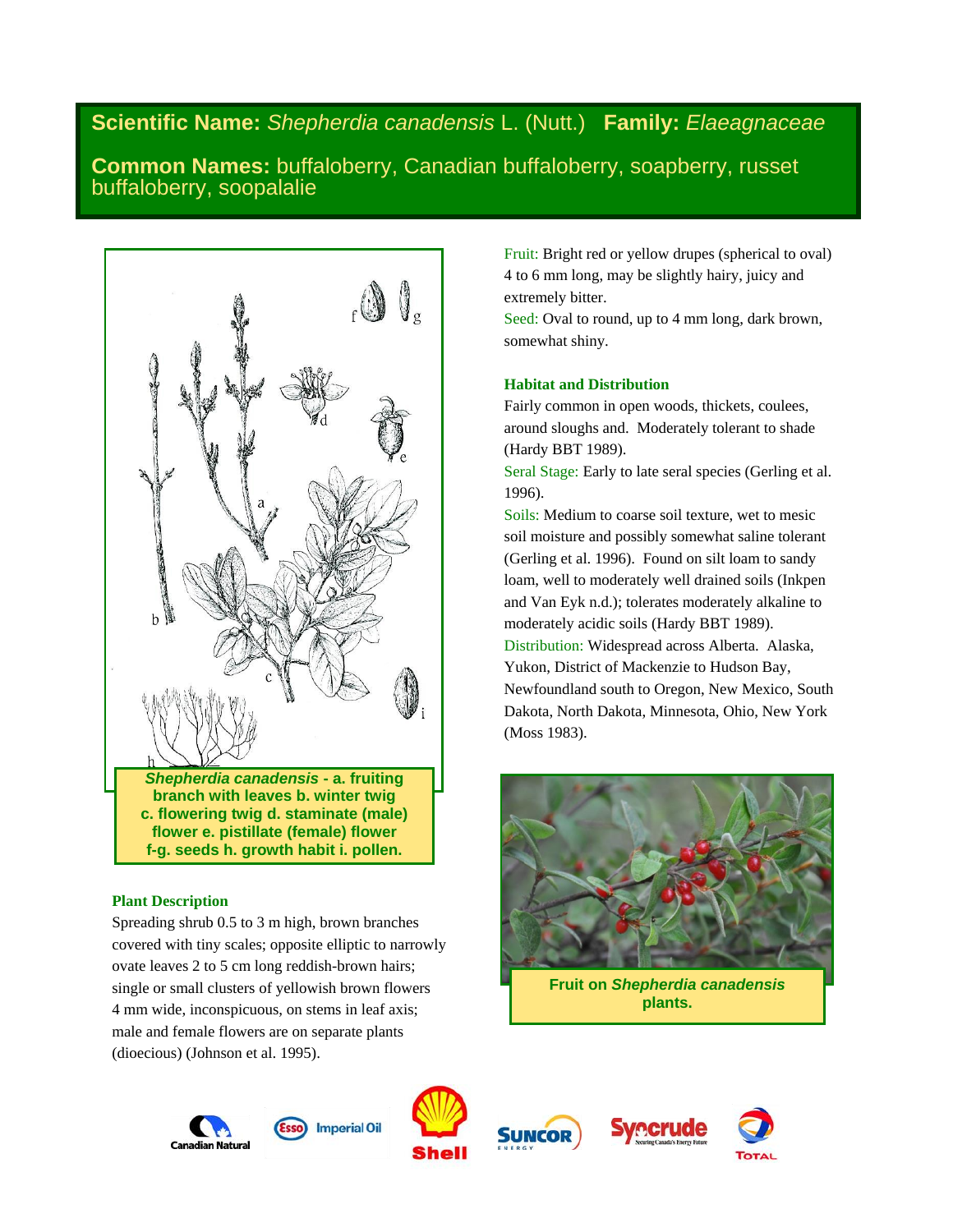## **Phenology**

Flowers May and June prior to leaf flush. Seeds ripen in mid-July to early August.

Fruit ripens June to August. Seeds disperse June to September (Young and Young 1992).

Leaves drop throughout September (Walkup 1991).



*Shepherdia canadensis.*

#### **Pollination**

Fly pollinated. Pollination is primarily conducted by Syrphidae and Empididae (Borkent and Harder 2007).

#### **Seed Dispersal**

Animal dispersed.

#### **Genetics**

2n=22 (Moss 1983).

## **Symbiosis**

*Frankia sp*. and vesicular-arbuscular mycorrhiza (Visser et al. 1991). *Shepherdia canadensis* forms an association with a different group of *Frankia* species than those that associate with *Alnus sp.* Those strains, which associate with members of the *Elaeagnaceae*, are also more diverse than those that associate with *Alnus sp.* (Huguet et al. 2001).

## **Seed Processing**

Collection: Handpick directly into picking bags or by flailing or stripping from the bush onto a canvas tarp. Seed Weight: 6.13 g/1,000 seeds. 7.69 g/1,000 seeds (Gerling et al. 1996).

8.42 g/1,000 seeds (Royal Botanic Gardens Kew 2008).

Fruit/Seed Volume: 5,640 fruit/L average (5640 seeds/L fruit).

Fruit/Seed Weight: 8,090 fruit/kg average (8,085 seeds/kg fruit).

Average Seeds/Fruit: One seed/fruit.

Harvest Dates: Late July to mid-August when the fruit is bright red or orange in colour (Banerjee et al. 2001).

September 1 to September 30 (Formaniuk 2013). Cleaning: Macerate fruit in a blender. Suspend residue in water allowing seeds to settle. Decant water and chaff. Repeat suspension and decanting until only seeds remain. Allow seed to dry at room temperature over a moving air stream.

Storage Behaviour: Possibly orthodox; seeds can be dried, without damage, to low moisture contents, their longevity increases with reductions in both moisture content and temperature (Royal Botanic Gardens Kew 2008).

Storage: Store cool and dry in sealed containers (Luna and Wick 2008).

Longevity: Up to five years (Luna and Wick 2008).

## **Propagation**

Natural Regeneration: By seeds (Gerling et al. 1996).









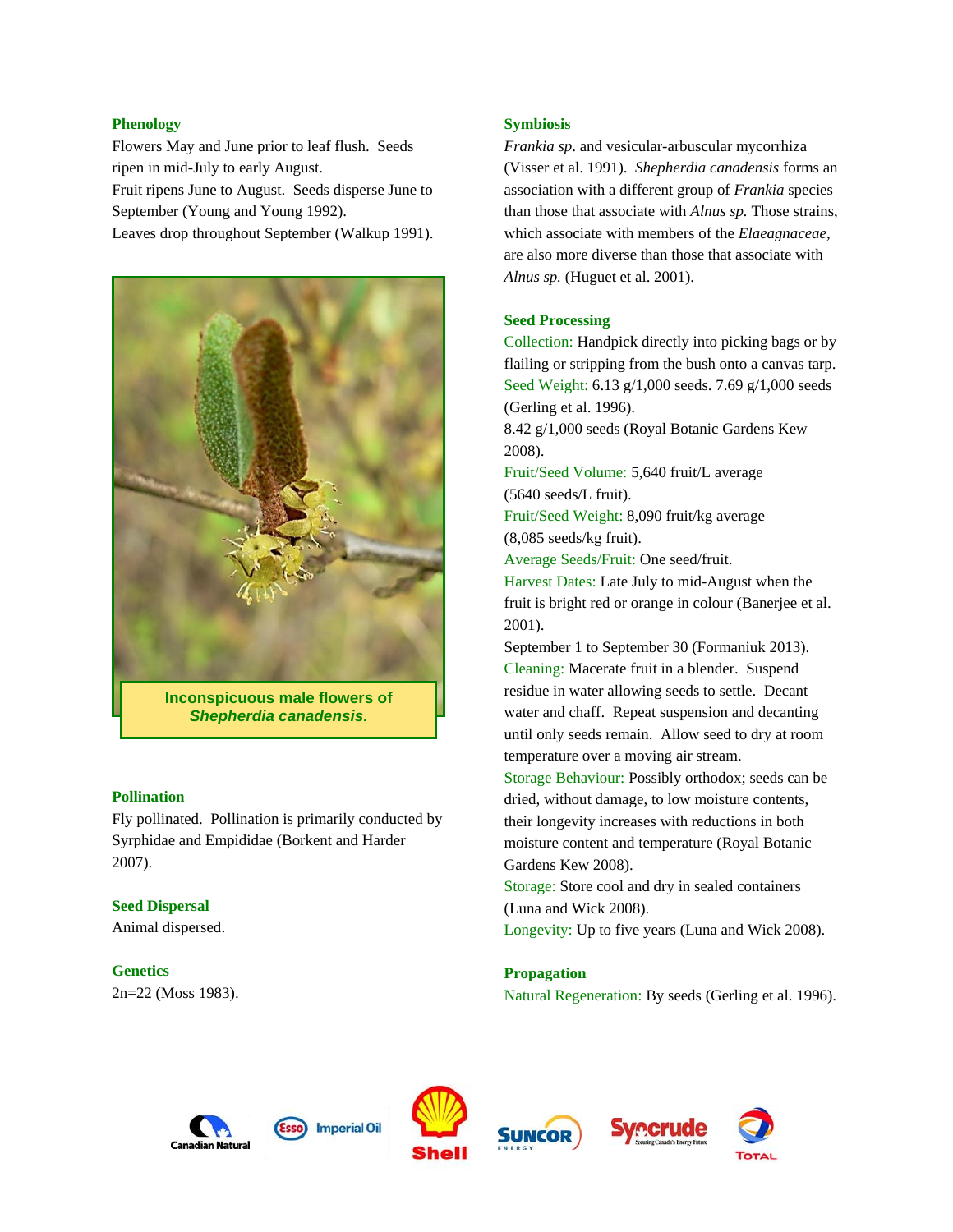Germination: McLean (1967) obtained 37% germination (maximum 68% germination) after 120 days following 60 days of cold stratification (1°C). Thilenius et al. (1974) obtained 72% to 80% germination after 20 to 30 minutes sulphuric acid scarification.

Pre-treatment: 30 to 60 days in cold stratification before seeding (Wood pers. comm.). 90 days stratification (Formaniuk 2013). Hudson and Carlson (1998) recommend five months cold stratification whereas Young and Young (1992) were successful performing acid scarification followed by 60 to 90 days of pre-chilling. McTavish and Shopik (1983) recommend 5 to 15 minute acid treatment followed by 30 day cold stratification. Visser et al. (1991) suggest acid scarification for 30 minutes. Hudson and Carlson (1998) suggest cleaning seed with 5% to 10%  $H_2O_2$  for 15 minutes; soak seed for 24 hours; stratify for five months in plastic bag with perlite at 2°C; sow April-May first in 100% peat in styro container at 20°C day/15°C night for germination and 15 to 20°C for growing, add 30 to 50 ppm N one to two times/week.

Smreciu and Barron (1997) report that seeds are dormant and require a two winters prior to emergence.

Direct Seeding: When entire frozen fruit were sown in the fall at a northeastern Alberta trial, 3% of seedlings emerged during the third growing season (Smreciu et al. 2012).

Fruit-Sowing Rate: 25 fruit/m².

Vegetative Propagation: Semi-hardwood cuttings (Fung 1984) or root cuttings (Holloway and Zasada 1979).

Inoculations with *Frankia* and/or vesiculararbuscular mycorrhiza may increase productivity, root nodulation and shoot length (Visser and Danielson 1988, Visser et al. 1991).

Can be successfully grown from containerized seedlings on amended tailings sand (56% to 100%) (Fedkenheuer et al. 1980).

Cuttings taken in July and treated with 8,000 ppm IBA can propagate successfully (Dirr and Heuser 1987).





#### **Aboriginal/Food Uses**

Food: Fruit were eaten by many native people, although some considered them to be poisonous. Can be added to buffalo meat for flavouring (Royer and Dickinson 1996, Wilkinson 1990). If large volumes are ingested they can cause diarrhoea, vomiting and abdominal pain. The berries are high in Vitamin C, calcium and iron. The bitter taste improves after the first frost. The berries were often whipped into froth and eaten as a dessert (Droppo 1987, Marles et al. 2000, Royer and Dickinson 1996, Turner 1997, Wilkinson 1990).

Medicinal: Fruit are used to treat constipation, tuberculosis, cuts and sores. Leaves and stems were used to relieve arthritis; shoots were used to prevent miscarriage and treat arthritis and venereal disease;









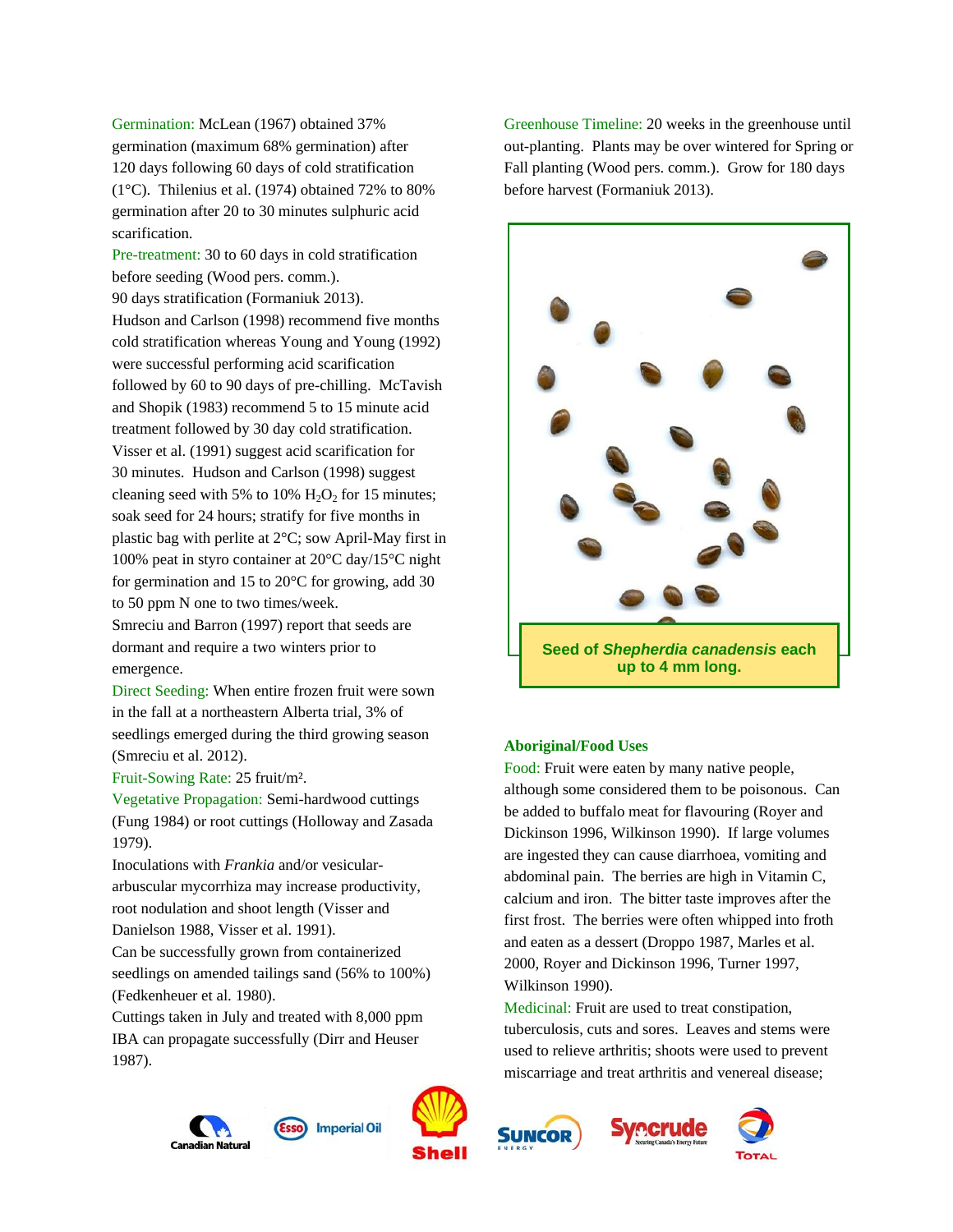roots were used for heart medicine; inner bark was used as a laxative; the fresh roots, stems, and twigs were used to relieve infant fever (Gray 2011, Johnson et al. 1995, Turner 1997).

Other: The name soapberry derives from the saponin content in the berry juice (Royer and Dickinson 1996, Wilkinson 1990). Boiled mid-summer branches can be used as a brown hair dye while berries can be used as a shampoo (Gray 2011).

#### **Wildlife/Forage Usage**

Wildlife: Fair forage value. Lightly browsed by deer and elk. Black bears, grizzly bears, grouse and snowshoe hares eat the berries (CYSIP: Botany n.d., Favorite and Anderson 2003). Northern Chipmunk harvests the seeds and discards the pulp (CYSIP: Botany n.d.).

Livestock: Low palatability. Poor forage value; fair for sheep only. Used only in the absence of other browse (Walkup 1991).

Grazing Response: Increases with grazing (Tannas 1997).

## **Reclamation Potential**

Tolerant of short term exposure to high salinity water from oil sand tailings (Renault et al. 1998). Can survive on nutrient poor soils (Favorite and Anderson 2003). Commonly found on disturbed sites throughout Alberta to the subalpine (Hardy BBT 1989).

Buffaloberry often forms dense thickets and is able to fix nitrogen, which in turn contributes to erosion control and soil building.

Visser and Danielson (1988) tested mycorrhizaeinoculated buffaloberry on Syncrude. Overwinter mortality was higher for inoculated buffaloberry but growth of remaining shrubs was three to five times greater over two growing seasons.

#### **Commercial Resources**

Availability: Seed is commercially available in Montana from the Native Seed Foundation (Native Seed Network 2009), however this is not recommended for reclamation in Alberta.



Seeds have been collected by the Oil Sands Vegetation Cooperative for use in the Athabasca oil sands region.

Cultivars: 'Rubra' and 'Xanthocarpa' are identical to the native species but vary in fruit colour (UMCA 2006) however they are not suitable for reclamation in Alberta.

Uses: Sometimes used as an ornamental.

#### **Notes**

*Shepherdia canadensis* is listed as 89% intact (less occurrences than expected) in the Alberta oil sands region (Alberta Biodiversity Monitoring Institute 2014).

Name given by Plains Indians who believed that when the berries were ripe the buffalo were fat enough to hunt (Royer and Dickinson 1996). Moderately resistant to burning. May increase in vigour and intensity following low to moderate intensity fires by sprouting from surviving root crowns or establishment from seed transported from off-site (Walkup 1991).

## **Photo Credits**

Photo 1: Walter Siegmund, Wikimedia Commons [http://upload.wikimedia.org/wikipedia/commons/f/f1/](http://upload.wikimedia.org/wikipedia/commons/f/f1/Shepherdia_canadensis_38574.JPG) [Shepherdia\\_canadensis\\_38574.JPG](http://upload.wikimedia.org/wikipedia/commons/f/f1/Shepherdia_canadensis_38574.JPG) Photo 2: Bruce Byrne, Philadelphia, Pennsylvania.

Photo 3: Wild Rose Consulting, Inc. Line Diagram: John Maywood, used by permission of Bruce Peel Special Collections, University of Alberta.

#### **References**

Alberta Biodiversity Monitoring Institute, 2014. The status of biodiversity in the oil sands region of Alberta. Alberta Biodiversity Monitoring Institute, Edmonton, Alberta. 47 pp. [http://www.abmi.ca/FileDownloadServlet?filename=](http://www.abmi.ca/FileDownloadServlet?filename=The%20Status%20of%20Biodiversity%20in%20the%20Oil%20Sands%20Region%20of%20Alberta_2014_Supplemental%20Report.docx&dir=REPORTS_UPLOAD) [The%20Status%20of%20Biodiversity%20in%20the](http://www.abmi.ca/FileDownloadServlet?filename=The%20Status%20of%20Biodiversity%20in%20the%20Oil%20Sands%20Region%20of%20Alberta_2014_Supplemental%20Report.docx&dir=REPORTS_UPLOAD) [%20Oil%20Sands%20Region%20of%20Alberta\\_201](http://www.abmi.ca/FileDownloadServlet?filename=The%20Status%20of%20Biodiversity%20in%20the%20Oil%20Sands%20Region%20of%20Alberta_2014_Supplemental%20Report.docx&dir=REPORTS_UPLOAD) 4 Supplemental%20Report.docx&dir=REPORTS\_U [PLOAD](http://www.abmi.ca/FileDownloadServlet?filename=The%20Status%20of%20Biodiversity%20in%20the%20Oil%20Sands%20Region%20of%20Alberta_2014_Supplemental%20Report.docx&dir=REPORTS_UPLOAD) [Last accessed June 16, 2014].

Banerjee, S.M., K. Creasey and D.D. Gertzen, 2001. Native woody plant seed collection guide for British



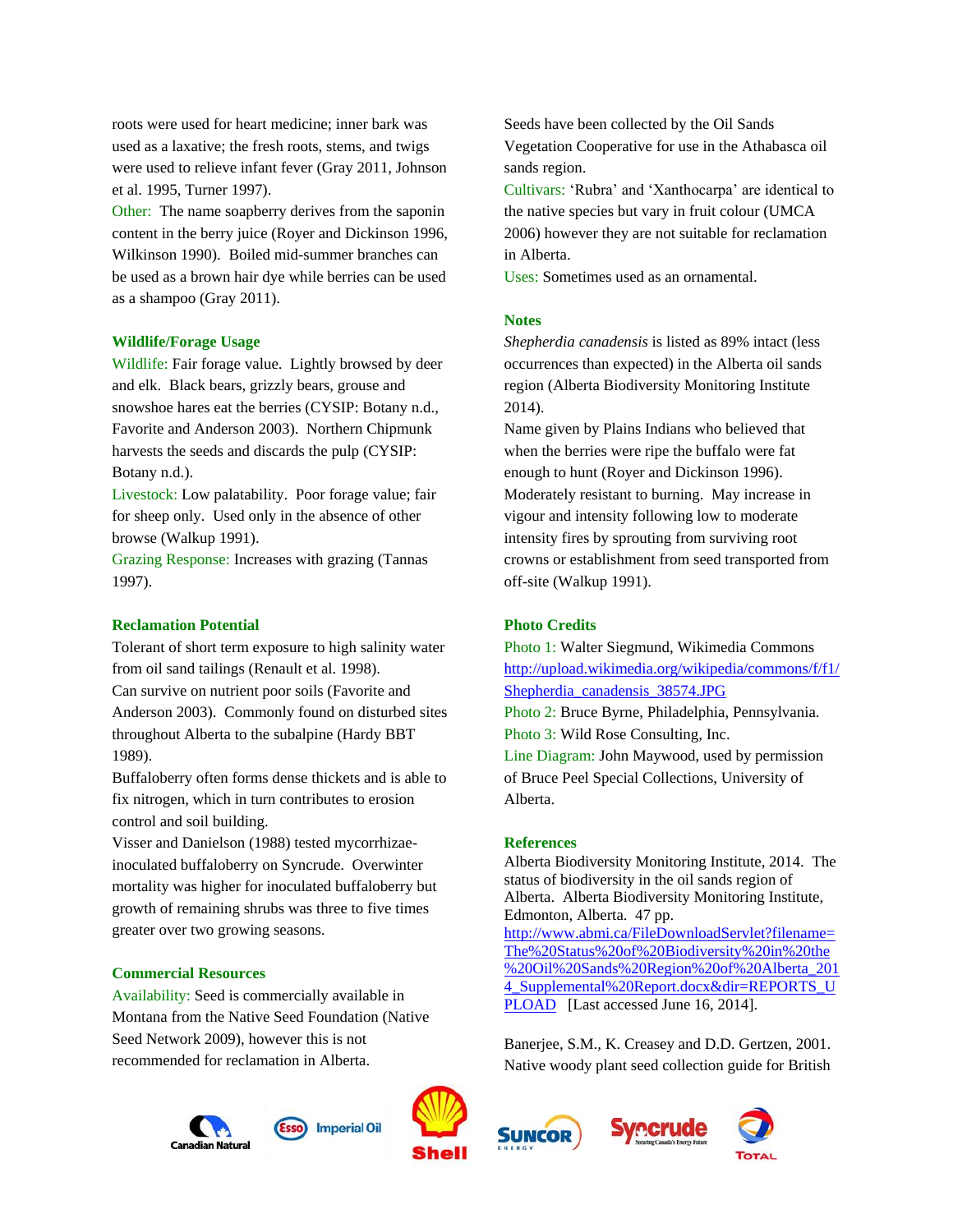Columbia. British Columbia, Ministry of Forests, Tree improvement Branch, Victoria, British Columbia. 147 pp.

Borkent, C.J. and L.D. Harder, 2007. Flies (Diptera) as pollinators of two dioecious plants: Behavior and implications for plant mating. Canadian Entomologist 139: 235-246.

CYSIP: Botany, n.d. *Shepherdia canadensis:* Soapberry. IN: Central Yukon Species Inventory Project. [http://www.flora.dempstercountry.org/0.Site.Folder/S](http://www.flora.dempstercountry.org/0.Site.Folder/Species.Program/Species.php?species_id=Shepher.cana) [pecies.Program/Species.php?species\\_id=Shepher.can](http://www.flora.dempstercountry.org/0.Site.Folder/Species.Program/Species.php?species_id=Shepher.cana) [a](http://www.flora.dempstercountry.org/0.Site.Folder/Species.Program/Species.php?species_id=Shepher.cana) [Last accessed October 8, 2013].

Dirr, M.A. and C.W. Heuser, 1987. The reference manual of woody plant propagation: From seed to tissue culture: A practical working guide to the propagation of over 1100 species, varieties, and cultivars. Varsity Press, Athens, Georgia. 239 pp.

Droppo, O., 1987. *S. canadensis* (L.) Nutt. IN: A Field Guide to Alberta Berries. Calgary Field Naturalists' Society, Calgary, Alberta. pp. 168-169.

Favorite, J. and M.K. Anderson, 2003. Buffaloberry. *Shepherdia canadensis* (L.) Nutt. USDA NRCS Plant Guide.

[http://www.plants.usda.gov/plantguide/pdf/cs\\_shca.p](http://www.plants.usda.gov/plantguide/pdf/cs_shca.pdf) [df](http://www.plants.usda.gov/plantguide/pdf/cs_shca.pdf) [Last accessed June 12, 2013].

Fedkenheuer, A.W., H.M. Heacock and D.L. Lewis, 1980. Early performance of native shrubs and trees planted on amended Athabasca oil sand tailings. Reclamation Review 3: 47-55.

Formaniuk, S., 2013. "It's all in the timing". Canadian Reclamation 13(2): 26-31.

Fung, M., 1984. Vegetative propagation of native shrubs in the Fort McMurray area, Alberta, Canada. The Plant Propagator 30(4): 7-8.

Gerling, H.S., M.G. Willoughby, A. Schoepf, K.E. Tannas and C.A Tannas, 1996. A Guide to Using Native Plants on Disturbed Lands. Alberta Agriculture, Food and Rural Development and Alberta Environmental Protection, Edmonton, Alberta. 247 pp.

Gray, B., 2011. Soapberry *Shepherdia canadensis*. IN: The Boreal Herbal: Wild Food and Medicine Plants of the North. Aroma Borealis Press, Whitehorse, Yukon. pp. 225-228.

Hardy BBT Limited, 1989. Manual of plant species suitability for reclamation in Alberta -  $2<sup>nd</sup>$  Edition. Alberta Land Conservation and Reclamation Council Report No. RRTAC 89-4. 436 pp. <http://hdl.handle.net/10402/era.22605>[Last accessed May 15, 2013].

Holloway, P. and J. Zasada, 1979. Vegetative propagation of eleven common Alaska woody plants. Pacific Northwest Forest and Range Experiment Station. United States Department of Agriculture, Forest Service, Portland, Oregon. 12 pp.

Hudson, S. and M. Carlson, 1998. Propagation of interior British Columbia native plants from seed. British Columbia Ministry of Forests, research program. 30 pp.

Huguet, V., J. Batzli, J.Zimpfer, P. Normand, J. Dawson and M.Fernandez, 2001. Diversity and specificity of *Frankia* strains in nodules of sympatric *Myrica gale, Alnus incana*, and *Shepherdia canadensis* determined by rrs gene polymorphism. Applied and Environmental Microbiology 67(5): 2116-2122.

Inkpen, W. and R. Van Eyk, n.d. Canada buffaloberry *Shepherdia canadensis* (L.) Nutt. IN: Guide to the common native trees and shrubs of Alberta. Alberta Environment, Pesticide Management Branch, Edmonton, Alberta. pp. 43.

[http://environment.alberta.ca/documents/Guide\\_to\\_th](http://environment.alberta.ca/documents/Guide_to_the_Common_Native_Trees_and_Shrubs_of_Alberta.pdf)

recrude







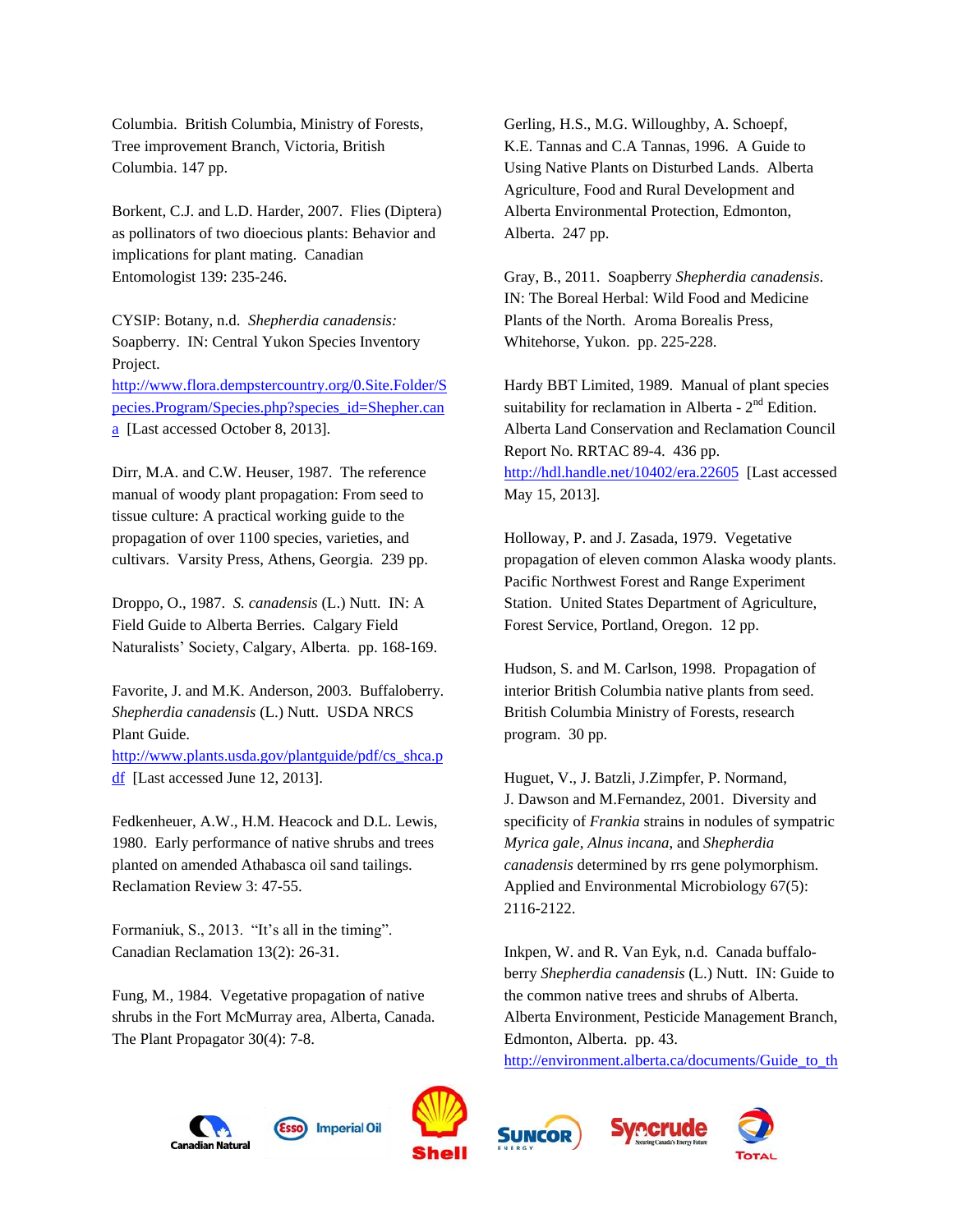[e\\_Common\\_Native\\_Trees\\_and\\_Shrubs\\_of\\_Alberta.p](http://environment.alberta.ca/documents/Guide_to_the_Common_Native_Trees_and_Shrubs_of_Alberta.pdf) [df](http://environment.alberta.ca/documents/Guide_to_the_Common_Native_Trees_and_Shrubs_of_Alberta.pdf)

Johnson, D., L. Kershaw, A. MacKinnon and J. Pojar, 1995. Plants of the Western Boreal Forest and Aspen Parkland. Lone Pine Publishing and the Canadian Forest Service. Edmonton, Alberta. 392 pp.

Luna, T. and D. Wick, 2008. Propagation protocol for production of container *Shepherdia canadensis* Nutt. plants (160 ml containers); USDI NPS - Glacier National Park, West Glacier, Montana. IN: Native Plant Network, University of Idaho, College of Natural Resources, Forest Research Nursery, Moscow, Idaho.

[http://www.nativeplantnetwork.org/Network/ViewPr](http://www.nativeplantnetwork.org/Network/ViewProtocols.aspx?ProtocolID=311) [otocols.aspx?ProtocolID=311](http://www.nativeplantnetwork.org/Network/ViewProtocols.aspx?ProtocolID=311) [Last accessed June 12, 2013].

Marles, R.J., C. Clavelle, L. Monteleone, N. Tays and D. Burns, 2000. Aboriginal Plant Use in Canada's northwest Boreal Forest. Natural Resources Canada and Canadian Forest Service. UBC Press, Vancouver, British Columbia. 368 pp.

McLean, A., 1967. Germination of forest range species from southern British Columbia. Journal of Range Management 20(5): 321-322.

McTavish, B. and T. Shopik, 1983. Propagation and use of native woody plants in northern latitudes. IN: Reclamation of lands disturbed by mining. Proceedings of the Seventh Annual British Columbia Mine Reclamation Symposium. Technical Research Committee on Reclamation, Mining Association of British Columbia, Victoria. pp.159-181.

Moss, E.H., 1983. Flora of Alberta. A manual of flowering plants, conifers, ferns, and fern allies found growing without cultivation in the province of Alberta, Canada. 2nd edition. University of Toronto Press, Toronto Ontario. p. 411.

Native Seed Network. 2009. Plant Detail: Russet buffaloberry – *Shepherdia Canadensis. [http://www.nativeseednetwork.org/viewtaxon?taxon\\_](http://www.nativeseednetwork.org/viewtaxon?taxon_code=SHCA) [code=SHCA](http://www.nativeseednetwork.org/viewtaxon?taxon_code=SHCA)* [Last accessed July 16, 2013].

Renault, S., C. Lait, J.J. Zwiazek and M. MacKinnon, 1998. Effect of high salinity tailings waters produced from gypsum treatment of oil sands tailings on plants of the boreal forest. Environmental Pollution 102: 177-184.

Royal Botanic Gardens Kew, 2008. *Shepherdia canadensis* (L.) Nutt. Seed Information Database. [http://data.kew.org/sid/SidServlet?ID=21217&Num=](http://data.kew.org/sid/SidServlet?ID=21217&Num=24F) [24F](http://data.kew.org/sid/SidServlet?ID=21217&Num=24F) [Last accessed June 14, 2013].

Royer, F. and R. Dickinson, 1996. Canada Buffaloberry *Shepherdia canadensis* (L.) Nutt. IN: Wild Flowers of Edmonton and Central Alberta. The University of Alberta Press, Edmonton, Alberta. p. 72.

Smreciu, A. and D. Barron, 1997. Clover Bar Landfill site revegetation and naturalization. Phases 1, 2 and 3a (1994-1997). Prepared for the City of Edmonton, Asset Management and Public Works Department, Waste Management Branch, Edmonton, Alberta.  $118$  pp. + Appendices.

Smreciu, A., K. Gould and S. Wood, 2012. Priority Shrub Species; Propagation and establishment. Final Report, prepared for Cumulative Environmental Management Association (CEMA), Fort McMurray, Alberta. 117 pp.

Tannas, K., 1997. Common plants of the western rangelands. Volume 1 – Grasses, grass-like species, trees and shrubs. Lethbridge Community College, Lethbridge, Alberta. 311 pp.

Thilenius, J.F., K.E. Evans and E.C. Garrett, 1974. *Shepherdia* Nutt : Buffaloberry. IN: Seeds of Woody Plants in the United States. Schopmeyer, C.S. (Technical Coordinator). USDA Forest Service,